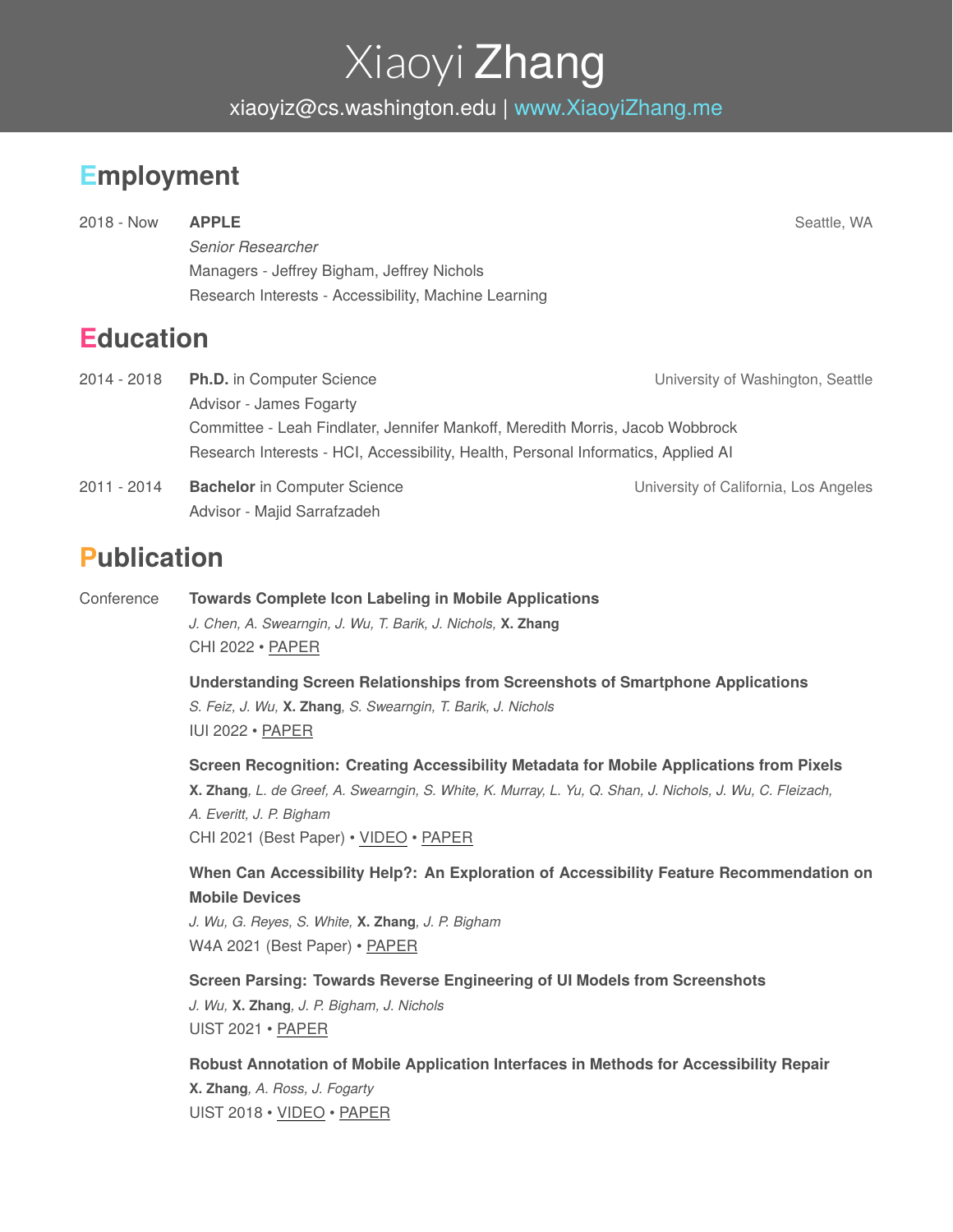**Interactiles: 3D Printed Tactile Interfaces on Phone to Enhance Mobile Accessibility**

**X. Zhang***, T. Tran, Y. Sun, I. Culhane, J. Fogarty, J. Mankoff* ASSETS 2018 • [VIDEO](https://youtu.be/Fd6zmfJ9DOk) • [PAPER](http://www.xiaoyizhang.me/assets/Paper/ASSETS_2018_Interactiles.pdf)

**Examining Image-Based Button Labeling for Accessibility in Apps through Large-Scale Analysis** *A. Ross,* **X. Zhang***, J. Fogarty, J. O. Wobbrock* ASSETS 2018 **(Best Paper Nominee)** • [PAPER](http://www.xiaoyizhang.me/assets/Paper/ASSETS_2018_Analysis.pdf)

**APPINITE: A Multi-Modal Interface for Specifying Data Descriptions in Programming by Demonstration Using Verbal Instructions** *T. Li, I. Labutov, X. Li,* **X. Zhang***, W. Shi, W. Ding, T. Mitchell and B. A. Myers*

VL/HCC 2018 • [VIDEO](https://youtu.be/gW_Yrzkc0uE) • [PAPER](http://www.xiaoyizhang.me/assets/Paper/VLHCC_2018_APPINITE.pdf)

**Epidemiology as a Framework for Large-Scale Mobile Application Accessibility Assessment** *A. Ross,* **X. Zhang***, J. Fogarty, J. O. Wobbrock* ASSETS 2017 **(Best Paper Nominee)** • [PAPER](http://www.xiaoyizhang.me/assets/Paper/ASSETS_2017_Epidemiology.pdf)

**Interaction Proxies for Runtime Repair and Enhancement of Mobile Application Accessibility X. Zhang***, A. Ross, A. Caspi, J. Fogarty, J. O. Wobbrock* CHI 2017 • [VIDEO](https://youtu.be/YXnbrVJ_8N0) • [PAPER](http://www.xiaoyizhang.me/assets/Paper/CHI_2017_InteractionProxies.pdf)

**Smartphone-Based Eye Gesture Communication for People with Motor Disabilities X. Zhang***, H. Kulkarni, M. R. Morris* CHI 2017 • [VIDEO](https://youtu.be/bHwIIVDoZoM) • [PAPER](http://www.xiaoyizhang.me/assets/Paper/CHI_2017_GazeSpeak.pdf)

**Examining Unlock Journaling with Diaries and Reminders for In Situ Self-Report in Health and Wellness X. Zhang***, L. Pina, J. Fogarty* CHI 2016 • [VIDEO](https://youtu.be/XauaChOS9y4) • [PAPER](http://www.xiaoyizhang.me/assets/Paper/CHI_2016_LogIn.pdf)

**Leveraging Dual-Observable Input for Fine-Grained Thumb Interaction Using Forearm EMG** *D. Huang,* **X. Zhang***, S. Saponas, J. Fogarty, S. Gollakota* UIST 2015 • [VIDEO](https://youtu.be/r5Btr-VpyM0) • [PAPER](http://www.xiaoyizhang.me/assets/Paper/UIST_2015_EMG.pdf)

**See UV on Your Skin: An Ultraviolet Sensing and Visualization System X. Zhang***, W. Xu, M-C. Huang, F. Ren, N. Amini* BodyNets 2013

**Proper Running Posture Guide: A Wearable Biomechanics Capture System X. Zhang***, M-C. Huang, F. Ren, W. Xu, N. Guan, W. Yi* BodyNets 2013

Journal **An Epidemiology-Inspired Large-scale Analysis of Android App Accessibility** *A. Ross,* **X. Zhang***, J. Fogarty, J. O. Wobbrock* ACM Transactions on Accessible Computing (TACCESS) 2020

> **Beacon: Designing a Portable Device for Self-Administering a Measure of Critical Flicker Frequency** *R. Karkar, R. Kocielnik,* **X. Zhang***, J. Fogarty, G N. Ioannou, S A. Munson, J. Zia* IMWUT (Ubicomp) 2018

**FridgeNet: A Nutrition and Social Activity Promotion Platform for Aging Population** *Y. Lee, M-C Huang,* **X. Zhang***, W. Xu* Intelligent Systems, IEEE 30 (4), 2015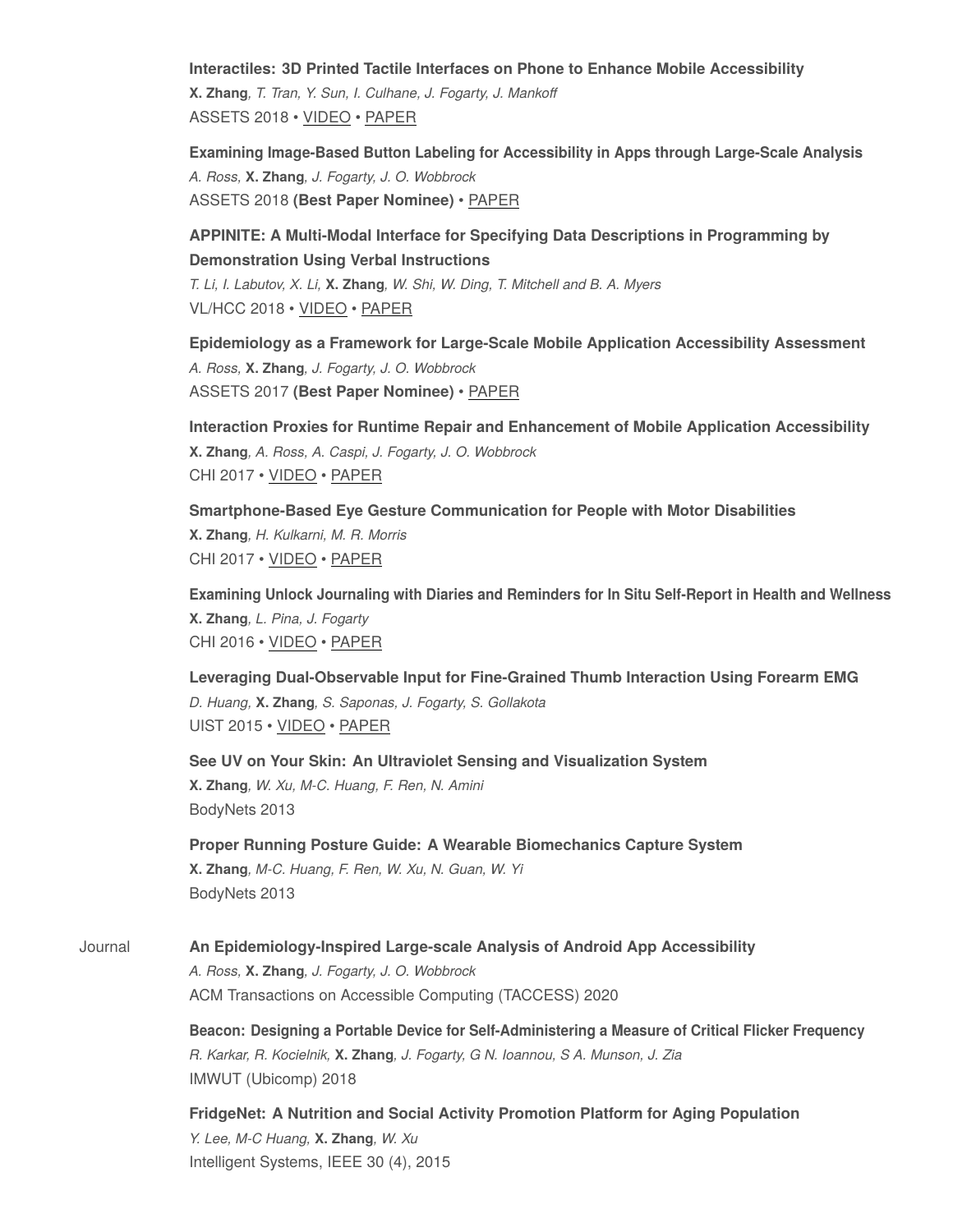**BreathSens: A Continuous On-Bed Respiratory Monitoring System With Torso Localization Using an Unobtrusive Pressure Sensing Array** *J. Liu, M-C Huang, W. Xu,* **X. Zhang***, L. Stevens, N. Alshurafa, M. Sarrafzadeh* Biomedical and Health Informatics, IEEE Journal of 19 (5), 2014 **Using Pressure Map Sequences for Recognition of On Bed Rehabilitation Exercises** *M-C. Huang, J. Liu, W. Xu, N. Alshurafa,* **X. Zhang***, M. Sarrafzadeh* Biomedical and Health Informatics, IEEE Journal of 18 (2), 2014 Book Chapter **Tangible Interfaces** *M. Baldwin, R. Khurana, D. McIsaac, Y. Sun, T. Tran,* **X. Zhang***, J. Fogarty, G. Hayes, J. Mankoff* Web Accessibility, 2019 Patent **ON-THE-FLY CALIBRATION FOR IMPROVED ON-DEVICE EYE TRACKING [\(Detail\)](https://patents.google.com/patent/US11106280B1/en) PIXEL-BASED OPTIMIZATION FOR A USER INTERFACE [\(Detail\)](https://patents.google.com/patent/US20210349587A1/en)**

> **METHODS AND SYSTEMS FOR SELF-ADMINISTERED MEASUREMENT OF CRITICAL FLICKER FREQUENCY (CFF) [\(Detail\)](https://patents.google.com/patent/US20210068733A1/en)**

**AUTOMATED E-TRAN APPLICATION [\(Detail\)](https://patents.google.com/patent/US10353475B2/en)**

**USER INTERFACE CONTROL USING GAZE TRACKING [\(Detail\)](https://patents.google.com/patent/US9703373B2/en)**

### **Internship**

| 2017 | <b>MICROSOFT RESEARCH</b>                                                                             | Redmond, WA       |  |
|------|-------------------------------------------------------------------------------------------------------|-------------------|--|
|      | Research Intern in Enable Team                                                                        |                   |  |
|      | Released SwipeSpeak, a communication app for people with ALS (iOS Store / Github).                    |                   |  |
| 2016 | <b>MICROSOFT RESEARCH</b>                                                                             | Redmond, WA       |  |
|      | Research Intern in Enable Team                                                                        |                   |  |
|      | Built a low-cost eye gesture recognition system on phone powered by computer vision (patent pending). |                   |  |
| 2015 | <b>GOOGLE RESEARCH</b>                                                                                | Mountain View, CA |  |
|      | Research Intern in Machine Intelligence group                                                         |                   |  |
|      | Developed notebook presentation modes in coLaboratory (Collborative iPython Notebook).                |                   |  |
| 2013 | <b>GOOGLE RESEARCH</b>                                                                                | Mountain View, CA |  |
|      | Research Intern in Computer Vision & HCI group                                                        |                   |  |
|      | Built patented non-rigid face features detection, pose & gaze tracking, used by 3 Google teams.       |                   |  |
| 2012 | <b>APPLE</b>                                                                                          | Cupertino, CA     |  |
|      | Software Engineering Intern in iCloud                                                                 |                   |  |
|      | Implemented Contacts web app, improved the UX of iCloud web apps and fixed 47 bugs.                   |                   |  |